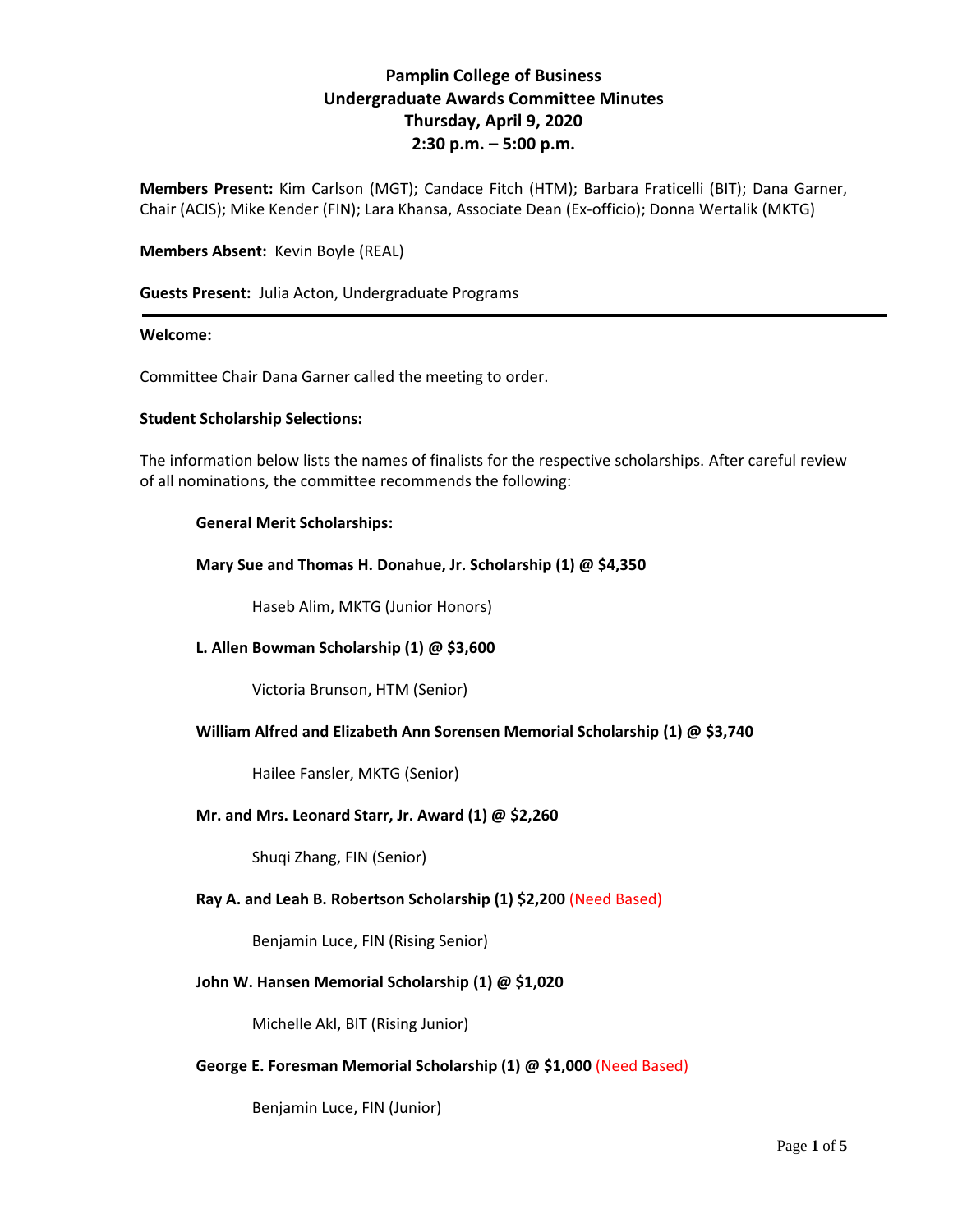## **Special Interest or Qualification Awards:**

#### **Leadership**

## **Harmon E. Broyles (Nominees – to be approved by HEB Committee) (Tuition and fees, room and board plan)**

Reagan Snead, MGT (Senior Honors) Joshua Daniels, BIT (Junior Honors)

#### **Alexander Dumas DeShazo \$5,350 (2 @ \$2,675 each)** (Need Based)

Sydnee Burnette, MGT/MKTG (Senior) Benjamin Luce, FIN (Junior)

#### **John William Fox, Jr. Memorial (1) @ \$4,530**

Yasine Bensouda, BUS (Sophomore)

## **Norrine Bailey Spencer Scholarship (1) @ \$4,290**

Chase Stone, ACIS (Senior Honors)

#### **International**

#### **Hermann and Michele Buerger \$4,180 (2 @ \$2,090 each)** (Need Based)

William DeWalt BUS (Incoming Freshman) Haley Lane, ACIS (Senior)

#### **Foster International Business (1) @ \$2,810** (Need Based)

Haley Lane, ACIS (Senior)

#### **Banking and Finance**

#### **BB&T \$5,560 (2 @ \$2,780 each)**

Tyler Spiers, ACIS/FIN (Senior) Andrew Straley, FIN (Junior)

#### **Wells Fargo Scholarship (1) @ \$5,680 each**

Caroline Wilkes, FIN (Senior)

#### **Inez T. Ripley (1) @ \$1,130** (Need Based)

Haley Torres, FIN (Sophomore)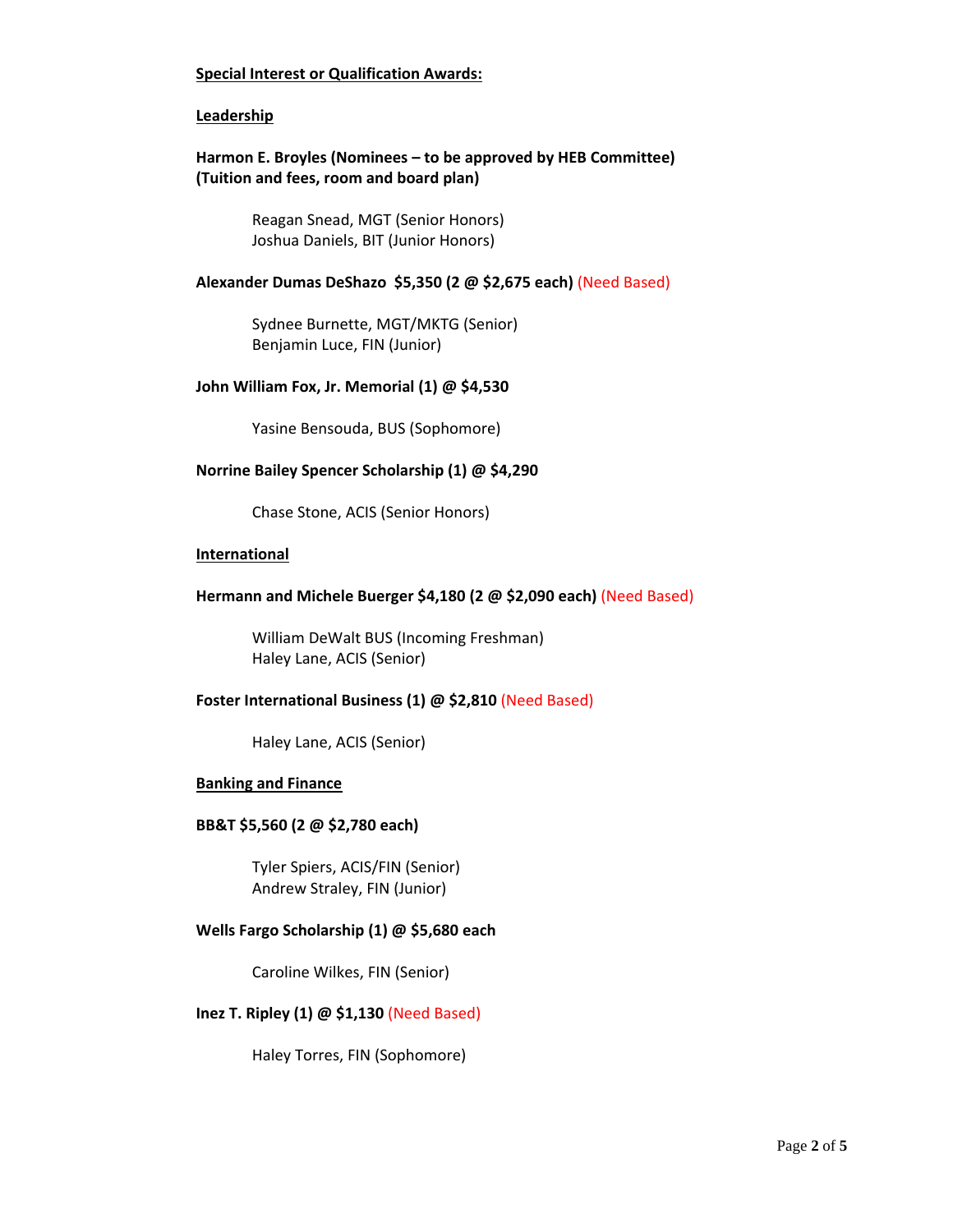#### **Hugh Fletcher, Jr. (1) @ \$1,070**

Sidharth Muralidhar, FIN (Senior)

## **Other Special Interest or Qualification Awards:**

#### **Elaine Caravati Ryan Scholarship (1) @ Full Ride** (Need Based)

Mattia Anderson, FIN (Junior Honors)

## **J. Richard Tawes Memorial \$13,290 (2 @ \$6,645 each)** (Need Based)

Sydnee Burnette, MGT/MKTG (Senior) Taitumn Kuipers, BIT (Junior)

#### **Vernell B. Hogan (1) @ \$4,100**

Olivia Tillett, ACIS (Sophomore)

## **Lt. Colonel William A. Trice (1 or more up to \$5,440) based on reimbursements – classroom needs (Classified Employees)**

Billie Quesenberry, Regular Masters BAD

#### **Kyle J. Harmon '01 Memorial Scholarship (1) @ \$4,680**

Sofia Midkiff (Incoming Freshman BIT 2020)

#### **Beulah Mae Vicks/PricewaterhouseCoopers \$5,180 (2 @ \$2,590 each)**

Alexandria Ahwee-Marrah, ACIS/BIT (Senior) Victoria Roldan, ACIS/MKTG (Junior)

#### **Woodrow A. Kantner Scholarship (1) @ \$4,370**

Spencer Desrochers, REAL (Junior)

#### **Jim & Marilyn Pollard Scholarship (1) @ \$4,272** (Need Based)

No qualified applicants

#### **John H. Saunders Scholarship (1) @ \$3,690** (Need Based)

Benjamin Luce, FIN (Junior)

#### **Willis P. Blackwood (1) @ \$3,490**

Catherine Bui, BIT (Senior)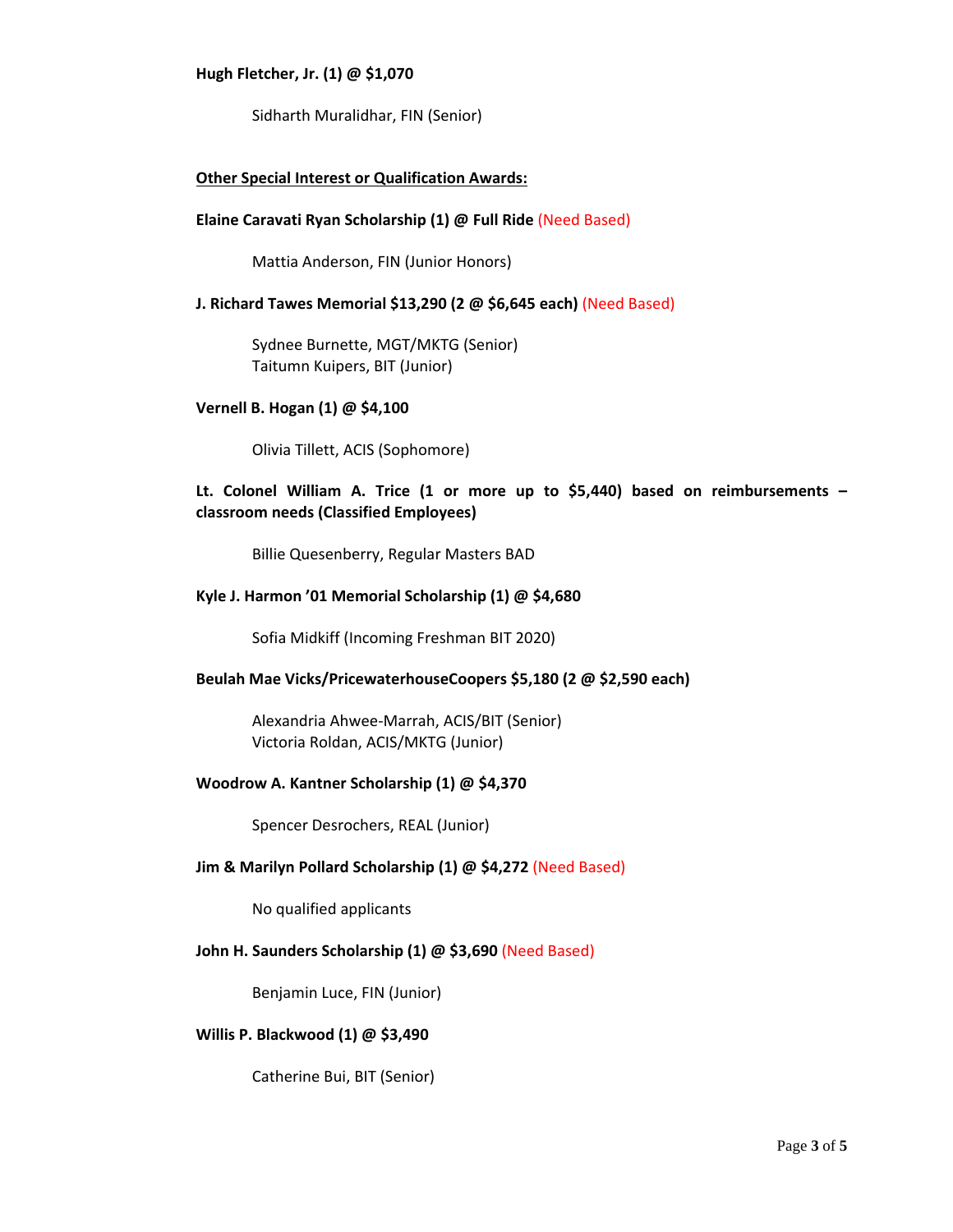## **John and Camille Milks (1) @ \$3,090** (Need Based)

Amir Abdelsalam, BIT (Sophomore)

#### **Leonard L. Brown \$2,400 (or 2 @ \$1,200 each)**

Joshua Daniels, BIT (Junior Honors)

## **Mace T. & Mary W. Coleman Scholarship \$2,266 (2 @ \$1,133 each)**

No qualified applicants

## **James S. Jackson Memorial Scholarship (1) @ \$2,080**

Robert Cusher, FIN (Senior)

#### **Paige & Rob Robertory Business Scholarship (1) @ \$2,000** (Need Based)

Christian Sorto, BIT (Junior)

## **Lucy Brown Coleman (1) @ \$1,700**

Alexander Wright, REAL (Junior)

## **Walter W. Horner Memorial (1) @ \$1,740** (Need Based)

Taitumn Kuipers, BIT (Junior)

## **Cathy Faoro Memorial (1) @ \$1,360**

Shannon Clarke, MGT (Senior)

#### **Henry J. and Louisa G. Dekker (1) @ \$1,345** (Need Based)

Haley Lane, ACIS (Senior)

## **David and Sharon Parcell (1) @ \$1,190** (Need Based)

Linda Nguyen, BIT (Junior)

## **Gregory Burton Memorial (1) @ \$1,190**

Alexis Simmers, ACIS/MGT (Senior)

## **Henry Webb and Christine Maddox (1) @ \$1,200**

Jared Grinde, MGT (Junior)